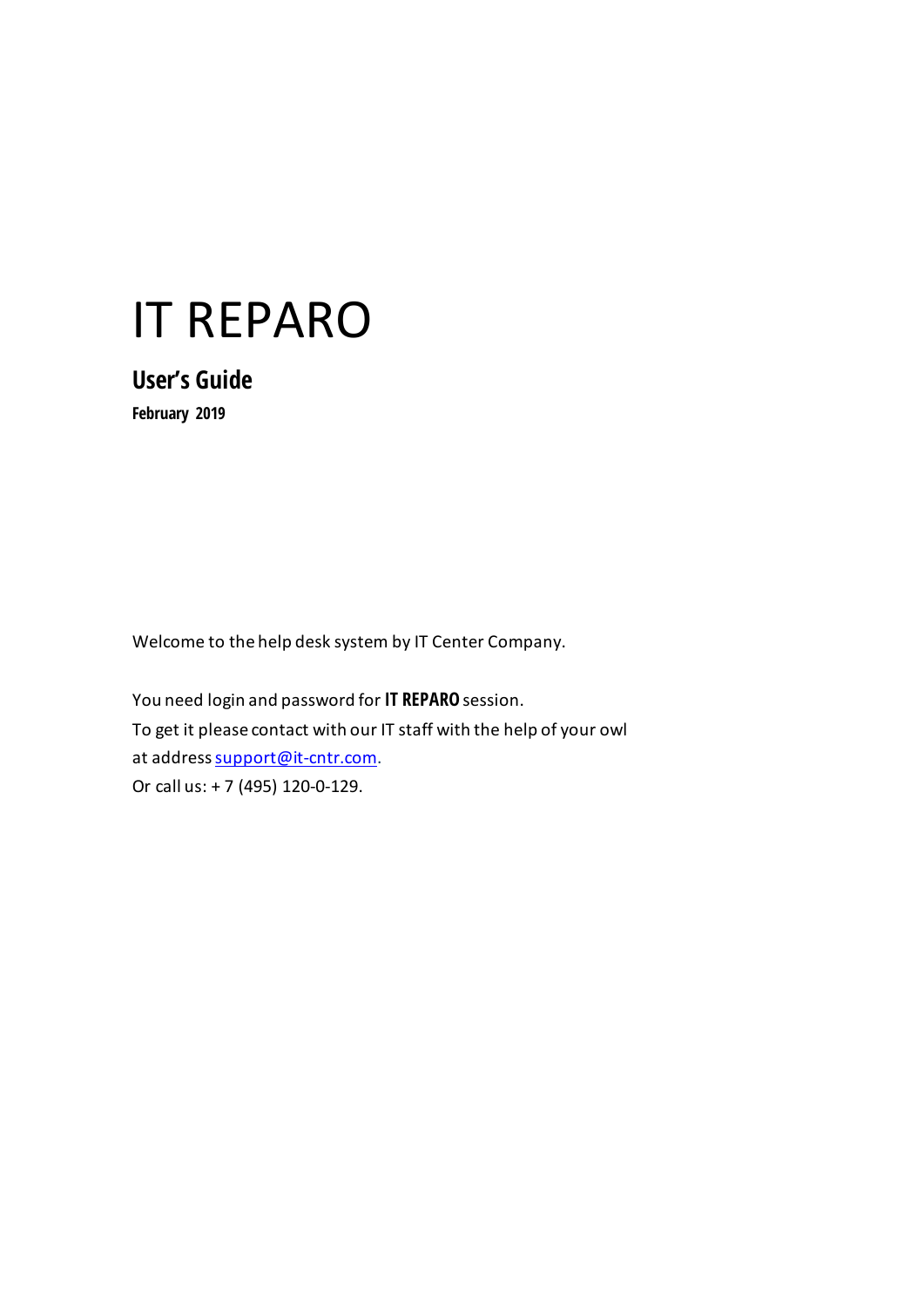#### **Index**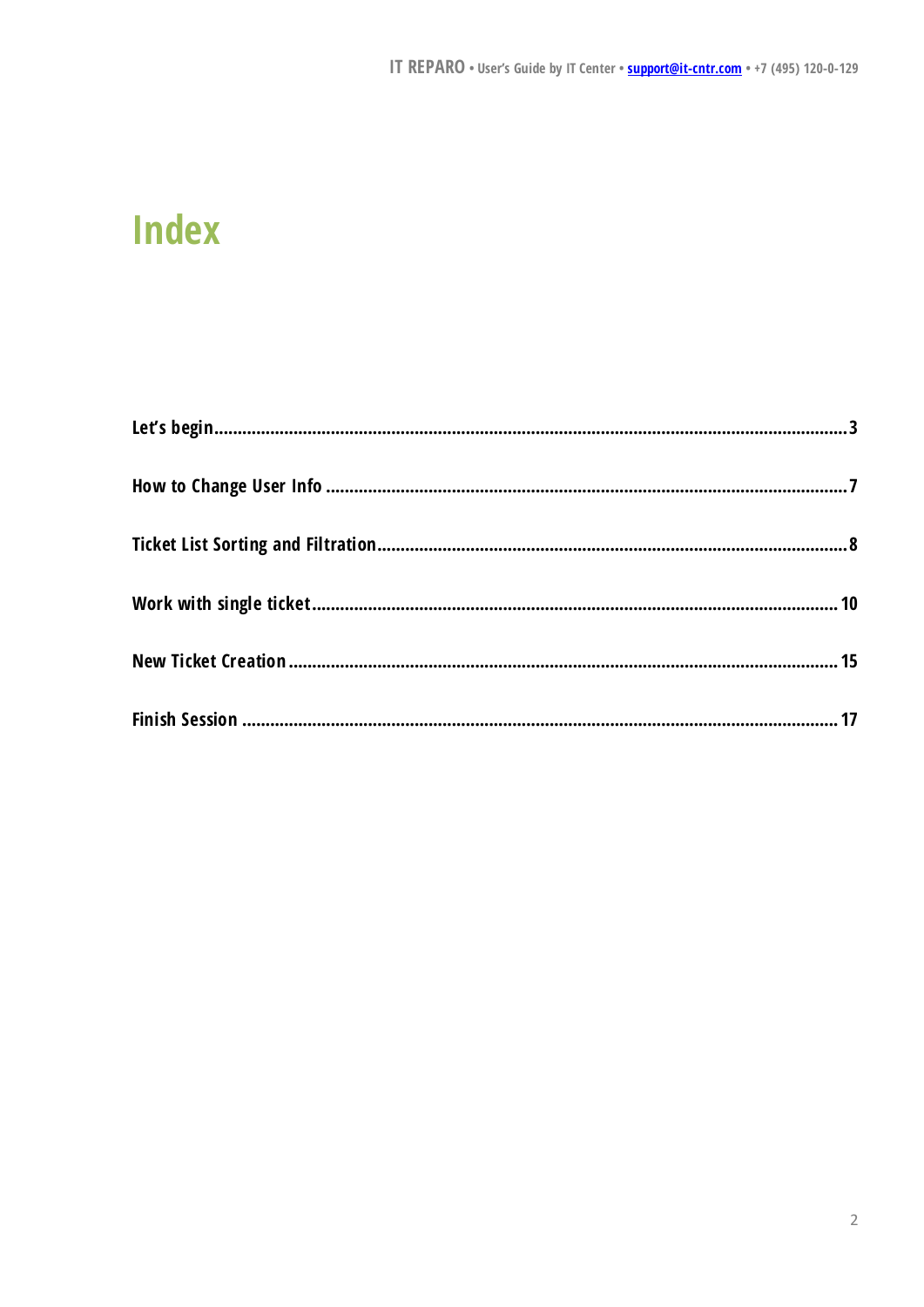## <span id="page-2-0"></span>**Let's begin**

Click this link: reparo.it-cntr.ru/eng/customer/index.php. Be sure that opened page looks like this one:

| <b>Пентр</b>                                       |                                                                                 |                                              |
|----------------------------------------------------|---------------------------------------------------------------------------------|----------------------------------------------|
| <b>IT REPARO!</b><br><b>Harry Potter Help Desk</b> | phone: +7 (495) 120-0-129<br>e-mail: support@it-ontr.com<br>$\cup$              | <b>Hello!</b><br><b>ENTER into IT REPARO</b> |
|                                                    | Ask IT Center support team to get an IT REPARO! account:<br>support@it-cntr.com |                                              |
|                                                    | +7 (495) 120-0-129                                                              |                                              |
|                                                    |                                                                                 |                                              |
|                                                    |                                                                                 |                                              |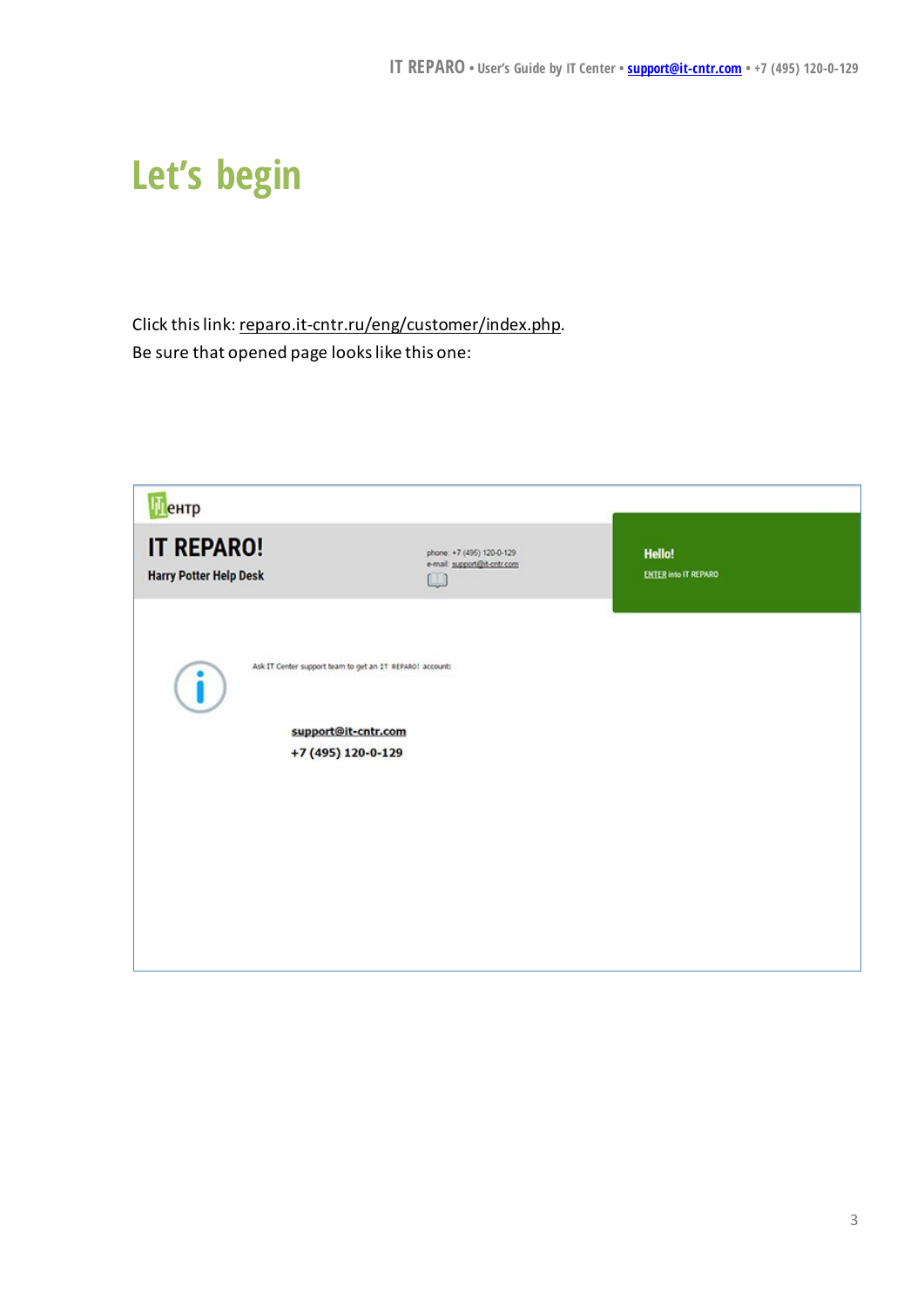Look on the right top. Click **ENTER** and then type your login and password.



If yourlogin and password are ok you will see the list of the tickets. Let's take a closer look on it.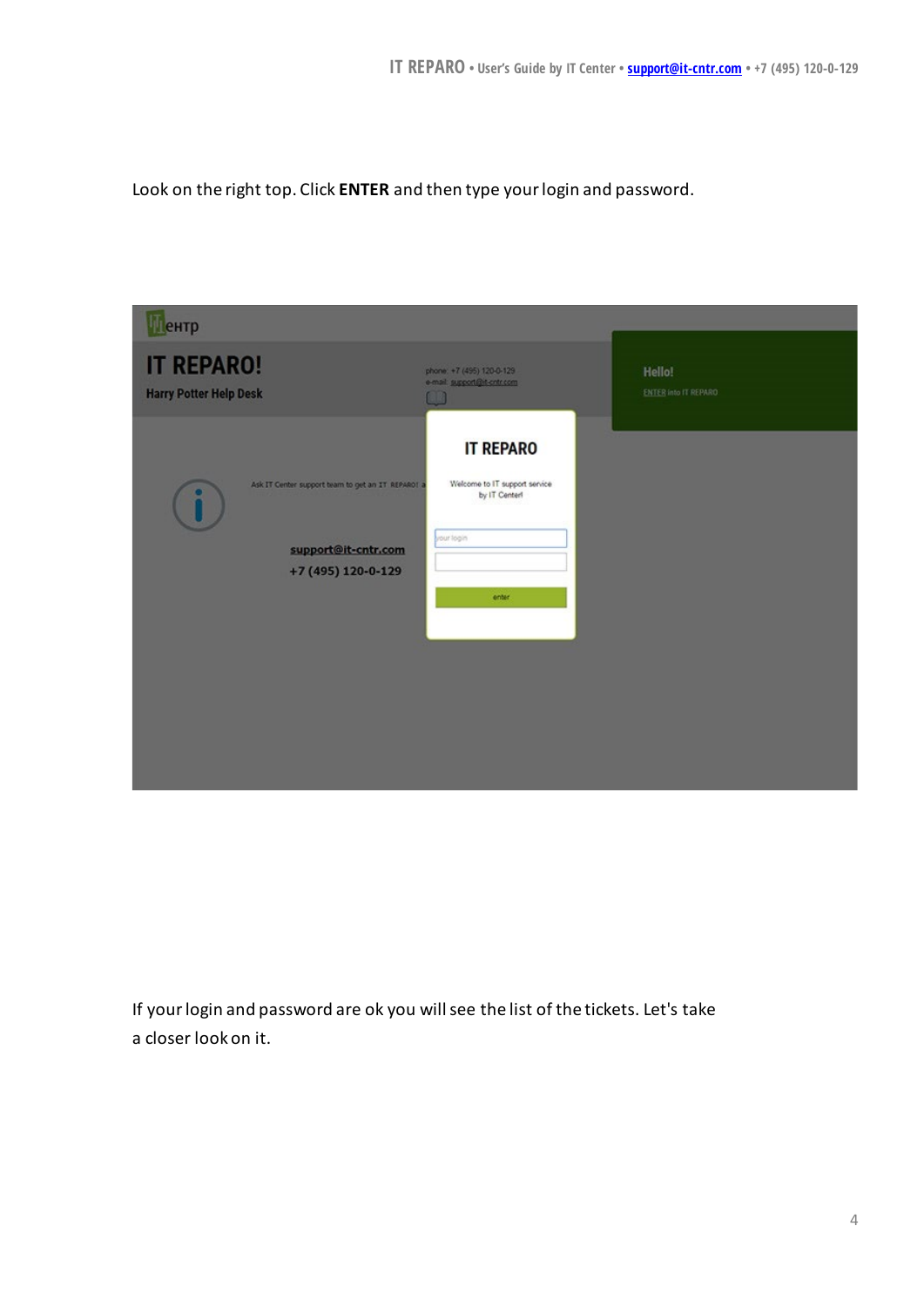## **List of tickets**

At the top right corner of this page you see your name and a title of your company on dark-green background. There is the list of tickets in the center of the page.

| Пентр                                                                                                                                                                    |                                                                                                                                                                                                                                                                                            |                                                               |              |                                                          |  |
|--------------------------------------------------------------------------------------------------------------------------------------------------------------------------|--------------------------------------------------------------------------------------------------------------------------------------------------------------------------------------------------------------------------------------------------------------------------------------------|---------------------------------------------------------------|--------------|----------------------------------------------------------|--|
| <b>IT REPARO!</b><br><b>Harry Potter Help Desk</b>                                                                                                                       |                                                                                                                                                                                                                                                                                            | phone: +7 (495) 120-0-129<br>e-mail: support@it-ontr.com<br>W |              | <b>Hermione Jean Granger</b><br>Griffindor<br><b>DIT</b> |  |
| create ticket<br>0<br>delete ticket<br>You can sort your tickets by ID, date and subject.<br>range in green filter block.<br>Show me the following tickets:<br>ticket ID | Or filter by ID, status, date, subject, author and date range.<br>For example to get the ticket list which ware created within 01.11.2016 and 15.11.2016 input this date<br>AA-MHLTTTT<br>scket author<br>٠<br>Show me the tickets were created between AA .vox, crici-<br>and AA.HH. cree |                                                               |              |                                                          |  |
| ID   Date                                                                                                                                                                | Subject :                                                                                                                                                                                                                                                                                  | Author                                                        | Time         | new ticket                                               |  |
| 166 06-01-2017                                                                                                                                                           | Connect to transfer portal                                                                                                                                                                                                                                                                 | Hermione Jean Granger                                         | $\theta$     | a tcket in progrees<br>e ticket is done                  |  |
| 165 06-01-2017                                                                                                                                                           | My lovely pet cat Crookshanks is run away                                                                                                                                                                                                                                                  | Hermione Jean Granger                                         | $\mathbf{0}$ |                                                          |  |
|                                                                                                                                                                          |                                                                                                                                                                                                                                                                                            |                                                               |              |                                                          |  |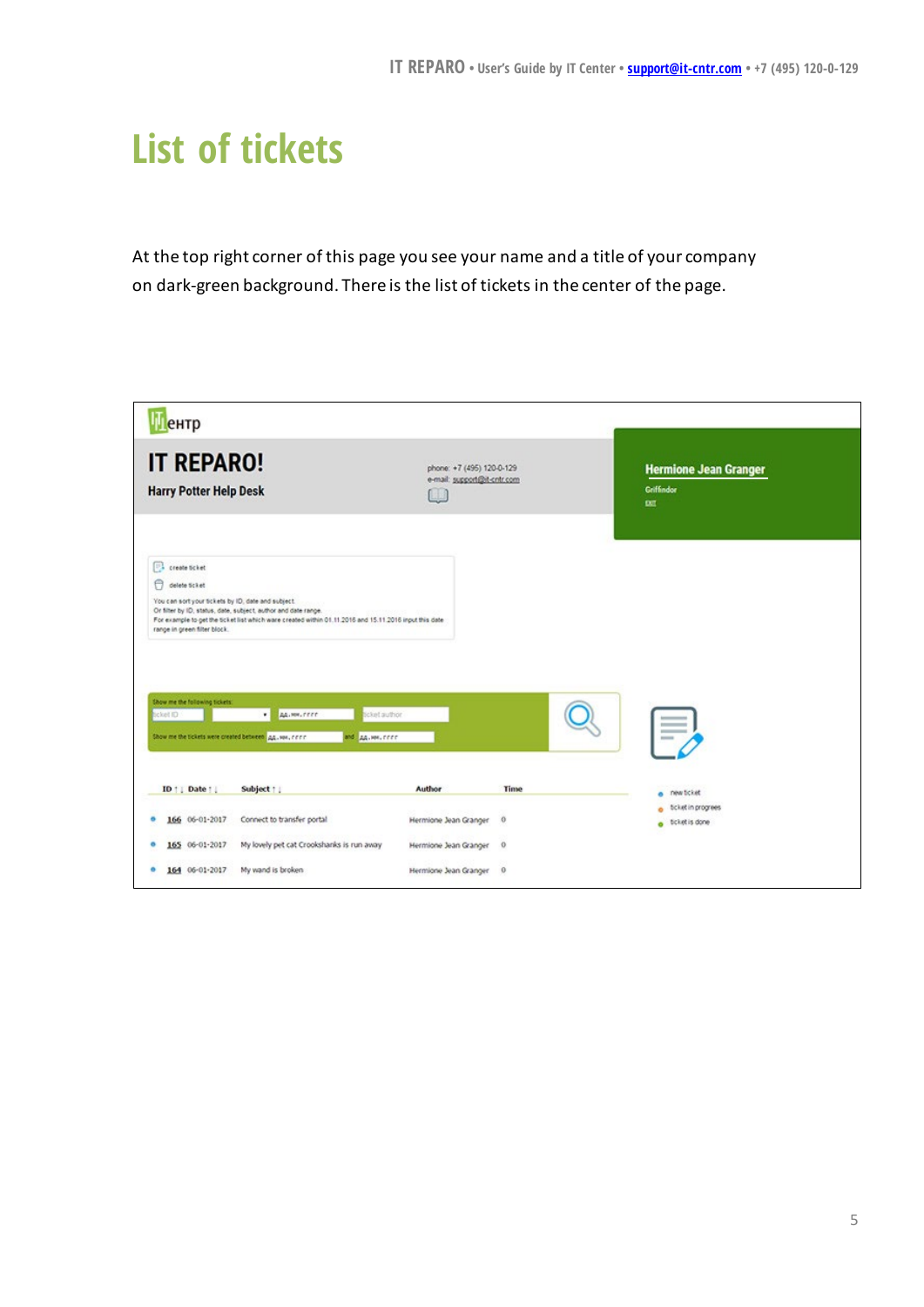Please note: every itembegins with colored circle.

| 23 concerna<br>C assurance<br>The copy and play to below to 10, 2000 and subject.<br>In Mar to 15, 2004, 2004, millet a shift and state only.<br>For ocalisate to get the tonal last ablot uses insides witho 31. In 2014 and 15. In 2014 input this sign.<br>sequence the mon-<br>a manual product<br><b>CONTRACTOR</b><br><b>CARDIO BARBARA</b> |                                        | <b>STATISTICS</b><br><b>COMMERCIAL</b><br><b>COLOR</b>                                                             |
|---------------------------------------------------------------------------------------------------------------------------------------------------------------------------------------------------------------------------------------------------------------------------------------------------------------------------------------------------|----------------------------------------|--------------------------------------------------------------------------------------------------------------------|
| <b>SHARAFFITE</b>                                                                                                                                                                                                                                                                                                                                 | <b>Building</b>                        | $\frac{1}{2} \leftarrow \frac{1}{2} \left( \frac{1}{2} \frac{1}{2} \right) \left( \frac{1}{2} \frac{1}{2} \right)$ |
| AND AN ADD STATE . We have by paid call three between the real and a<br>$\bullet$                                                                                                                                                                                                                                                                 | Harrison San Grange 17                 | a financiarama<br>$\triangle$ <b>ROWLER</b>                                                                        |
| <b>BM</b> 10-10-2027 Committee bandle portal<br>۰                                                                                                                                                                                                                                                                                                 | Harrisona Jaan Granger 17              |                                                                                                                    |
| <b>SER</b> 10-10 2017 Ry send is briken.<br>۰                                                                                                                                                                                                                                                                                                     | Harrison lear Grange 20                |                                                                                                                    |
| A 200-207 Canter                                                                                                                                                                                                                                                                                                                                  | ME AT ARR CRAIGE<br>some aggregatement | 12047 Moore, Profitability at . N. lodg 1.<br><b>Summy Center Allowands</b>                                        |

Blue circle [ $\bullet$ ] means that the ticket is recently and its status is **new**.

Orange circle  $[$  <sup>o</sup>  $]$  is the attribute of the ticket **in progress** status. The ticket is already at work by IT Center experts.

The ticket with green circle [ ] is done and its status is **done** too.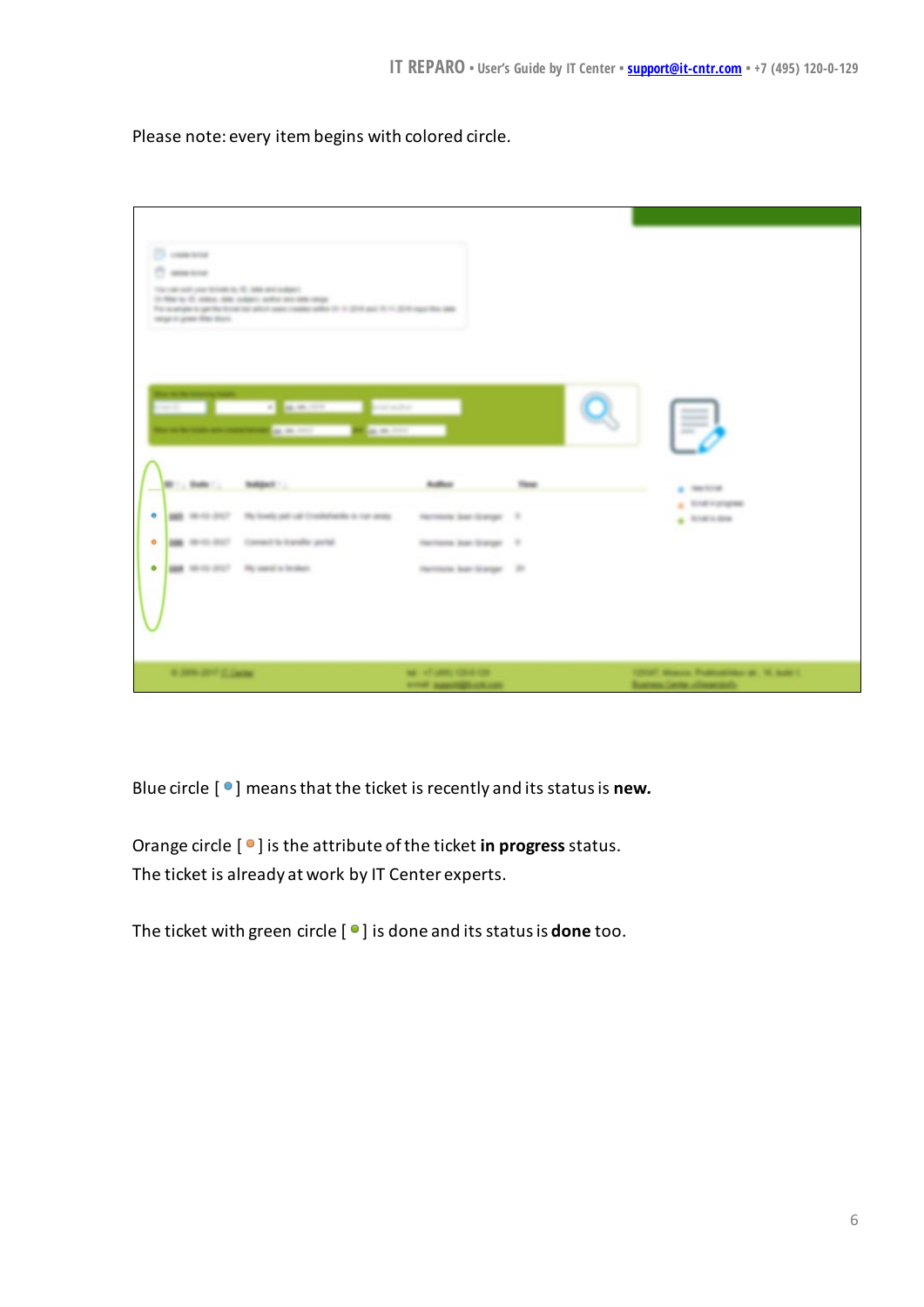#### <span id="page-6-0"></span>**How to Change User Info**

To change the user's personal information - name, contact phone number or email address - click on the link name in the upper right corner of the screen.

| -User Info-<br>Hermione Jean Granger |  |
|--------------------------------------|--|
| Griffindor                           |  |
| 123                                  |  |
| hermione@gmail.com                   |  |
|                                      |  |

In the dialog box that opens, make the necessary corrections, and then click **SEND**.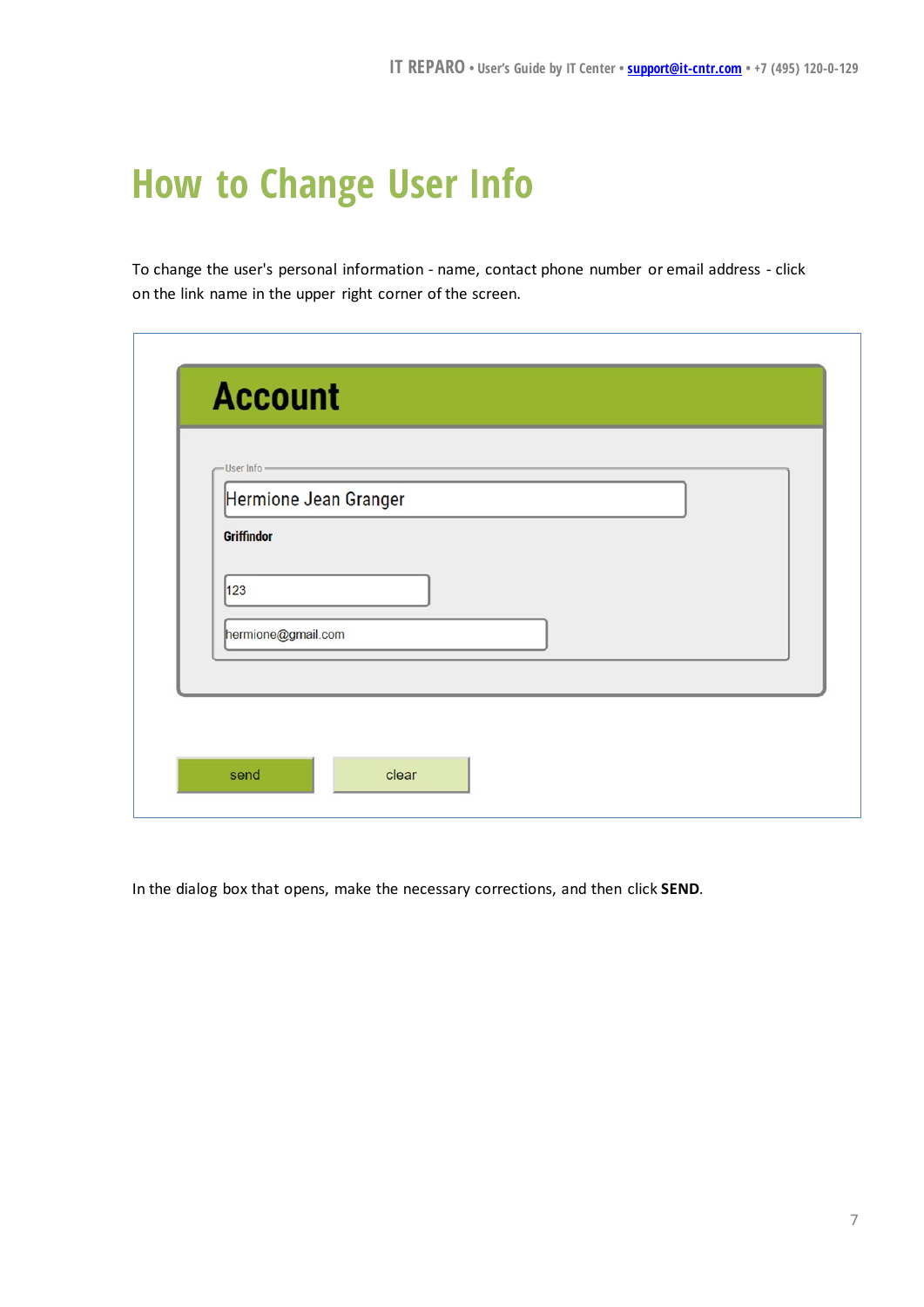## <span id="page-7-0"></span>**Ticket List Sorting and Filtration**

We implemented the list sorting by ticket's number, its date creation and ticket's subject for the more comfortable work. Use the vertical arrows for it:  $\uparrow \downarrow$ .

| $m = mc$ , e 1 | Voltages 8                                      | <b>Building</b>           | Things is |
|----------------|-------------------------------------------------|---------------------------|-----------|
|                | We lookly get call Crashellands is not deep     | Harrison Jun Grange 11    |           |
| ٠              | <b>JOB</b> 99-10-2017 Connect to hundre partial | Harrisona laut Granger 17 |           |
|                | <b>SEE</b> WHILE END - We seek a bridge         | mention last learned. 20  |           |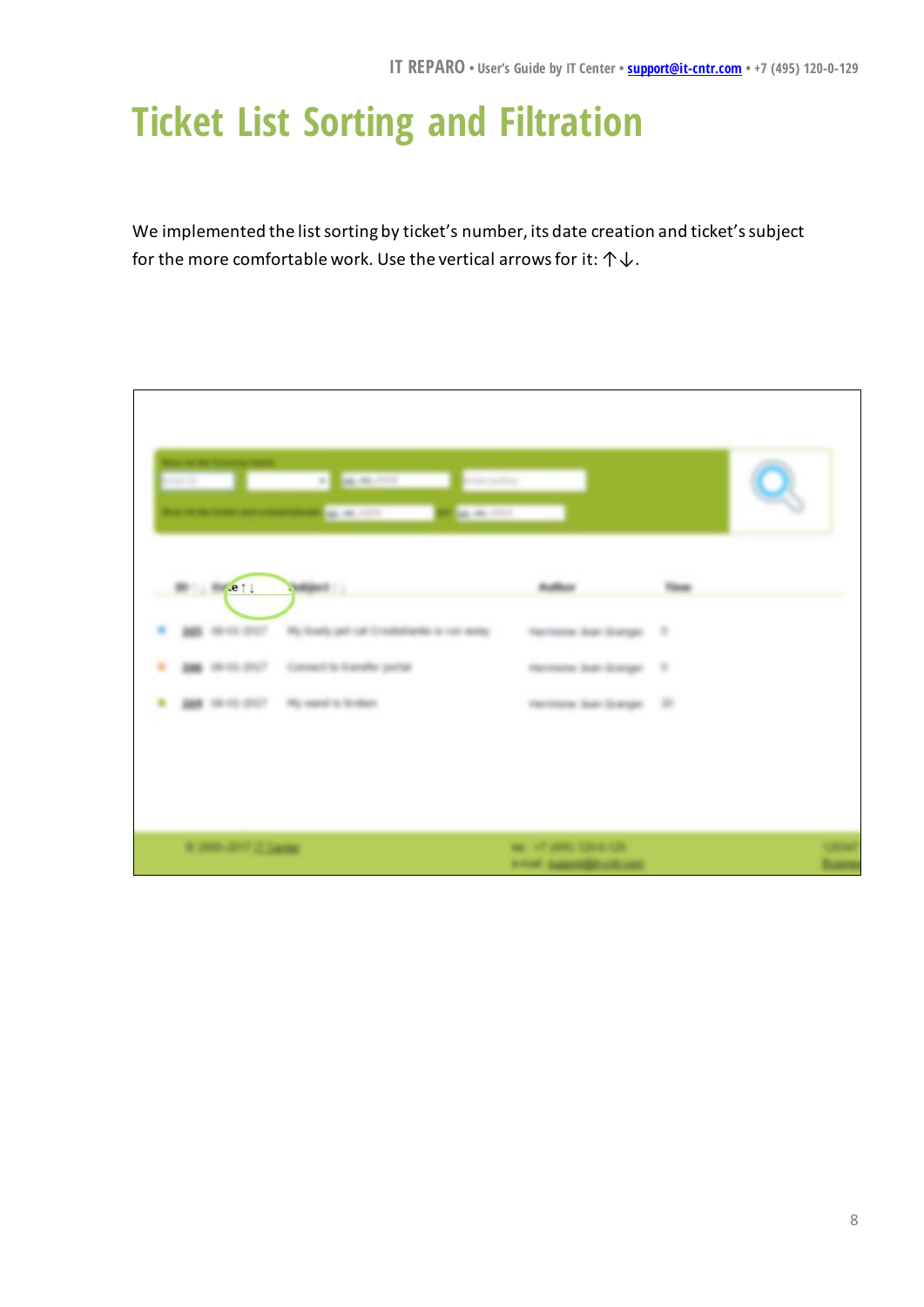In parallel you can filter the ticket list by ticket's number, status, its creation date and ticket's author. Fill the green block fields of the filter attributes for it then press.  $\bigotimes$ .

| <b>Chairman</b><br>C assurance<br>The contract contracts to the C. And net well and<br>In Mar is 10 years, sale science authorized state and<br>search great film than.<br>Show me the following tickets:<br>Scket ID<br>Show me the tickets were created between AA. MM. FFFF | For a series is yet by to her to be with appointed with the V. (200 app 10 1) 2010 months app.<br>AA-MA-FEEE<br>Scket author<br>and AA-HH. FFFF |                                                  | <b>GEORGIA</b>                                                      |
|--------------------------------------------------------------------------------------------------------------------------------------------------------------------------------------------------------------------------------------------------------------------------------|-------------------------------------------------------------------------------------------------------------------------------------------------|--------------------------------------------------|---------------------------------------------------------------------|
| Br .; Sular .; Nellact .;                                                                                                                                                                                                                                                      |                                                                                                                                                 | <b>Author</b>                                    | $\sim$ meteor                                                       |
|                                                                                                                                                                                                                                                                                | AND THE REAL PROPERTY AND RELEASED AND CONSIDERED AS THE ARRAY                                                                                  | Harrison Son Grange 17                           | $\mathbf{z}$ . Single-proposed<br>$\mathbf{z}$ . Single states:     |
| <b>200</b> William of Farmers' St. Top of the AM<br>٠                                                                                                                                                                                                                          |                                                                                                                                                 | Narrows last Grange 17.                          |                                                                     |
| <b>SEE</b> (\$1-13 STC?) Ric speed to feedback                                                                                                                                                                                                                                 |                                                                                                                                                 | Harveyee State Grange 20                         |                                                                     |
| a passion claim.                                                                                                                                                                                                                                                               |                                                                                                                                                 | ME, AT WAS SIDE UP.<br><b>ATTN: AMMINGSURING</b> | 12047 Moscos Profit-diffuse at 10 built 1.<br><b>AN CARRY AT AN</b> |

Filter capability helps you to find the ticket in a moment even your ticket list is very long.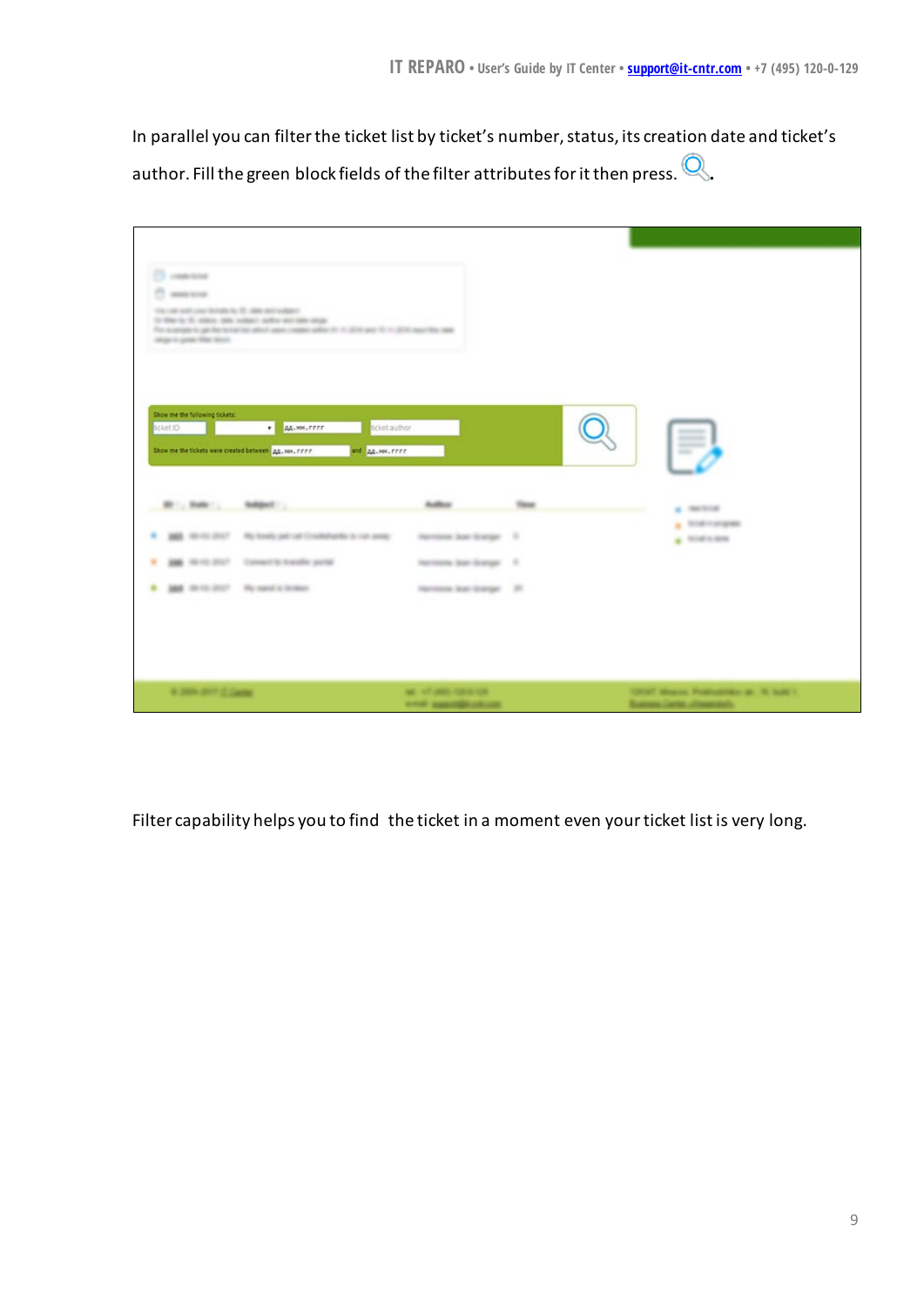## <span id="page-9-0"></span>**Work with single ticket**

#### Every **IT REPARO** ticket has the number-link:

| [3 years and<br>C assessed<br>The cale with your fictuate by 10, state and subject.<br>In this to 10 states rate, values and/or and state range.<br>For a ceram is get the local last about sea coulder artist (ii). A 2016 and 15. In 2016 explicities date<br>step is put the test.<br><b>SEE OF BUILDING SECTIONS INCOME.</b><br><b>NUMBER OF STREET AND STREET AND INCOME.</b> |                                                                                                    |                                                                                                                                                                                                                                                     | $=$<br><b>SHOW:</b>                                                       |
|------------------------------------------------------------------------------------------------------------------------------------------------------------------------------------------------------------------------------------------------------------------------------------------------------------------------------------------------------------------------------------|----------------------------------------------------------------------------------------------------|-----------------------------------------------------------------------------------------------------------------------------------------------------------------------------------------------------------------------------------------------------|---------------------------------------------------------------------------|
| <b>B</b> . Sale Malgott<br>165 O HI 2017 The finally pair call Conditionity to remain<br>۰<br>AND FREEDOM CONTRACTOR STANDARD partial<br>٠<br><b>JAN 10-11-2117</b> . He send in broken                                                                                                                                                                                            | <b>Author</b><br>Harrisona Juan Granger . 17<br>National Auto Grange 17<br>Harrison Juan Grange 20 | <b>Time</b><br><b>The contract of the contract of the contract of the contract of the contract of the contract of the contract of the contract of the contract of the contract of the contract of the contract of the contract of the contract </b> | 1.395333<br>$\pm$ 100 m program<br>$\blacktriangle$ transmiss             |
| a post-and duties                                                                                                                                                                                                                                                                                                                                                                  | Mr. of sells cannot<br><b>A FOR AMERICAN CAR</b>                                                   |                                                                                                                                                                                                                                                     | USE Many Procession & R. Lat. L.<br><b>Business Center of Insertial's</b> |

If you click the link the ticket will be opened with the whole ticket's properties: the ticket's author, creation date, problem definition and the current ticket status.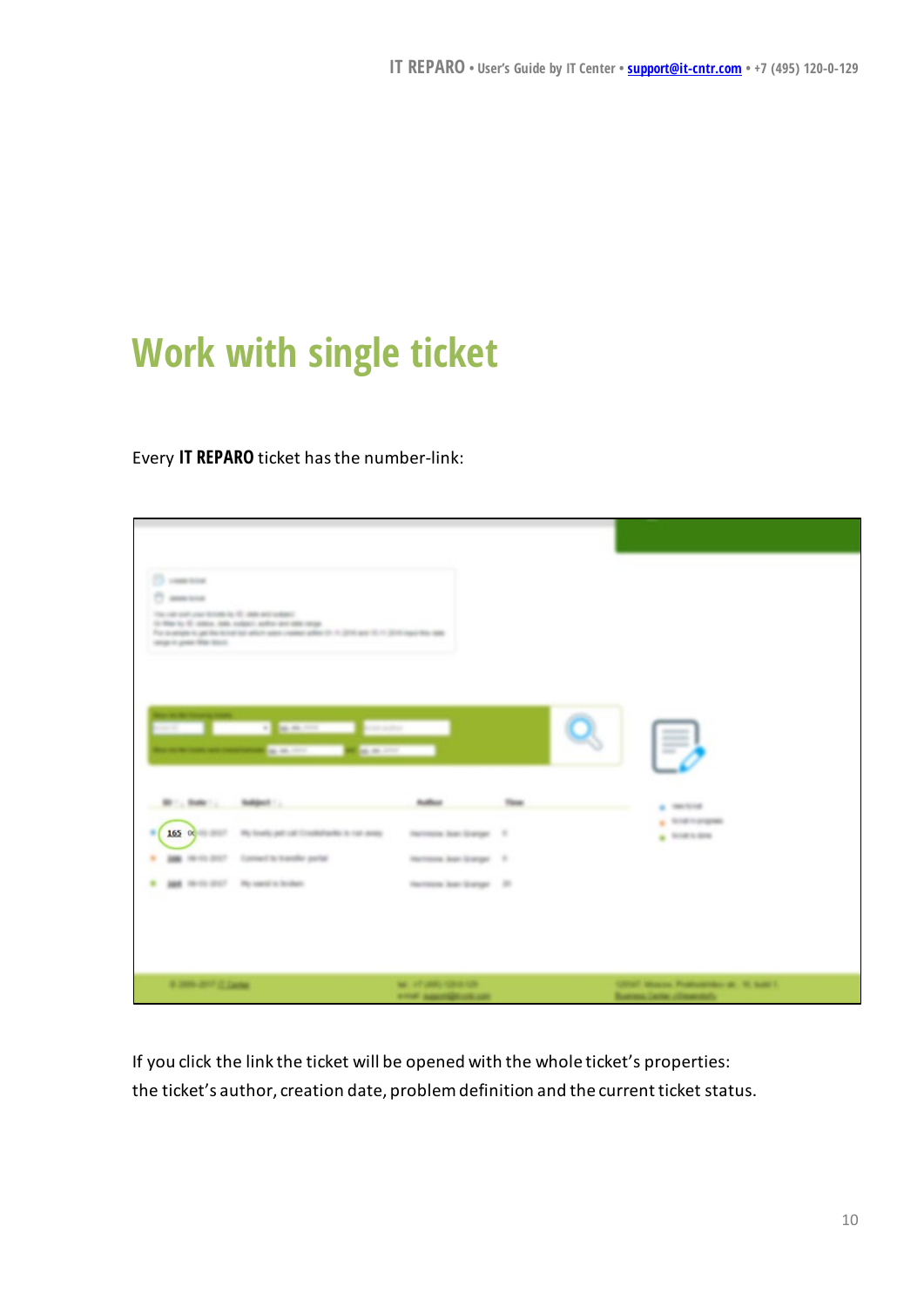The header of the new ticket is blue.

| What was happened?<br>Did you receive some messages?<br>If is possible attach the screenshot to your ticket. You may use these file types: ". txt,<br>".jpg, ".png, ".bnp, ".gif.     | $rac{1}{2}$ |  |
|---------------------------------------------------------------------------------------------------------------------------------------------------------------------------------------|-------------|--|
| new ticket                                                                                                                                                                            |             |  |
| About Author:<br>Griffindor<br>Hermione Jean Granger                                                                                                                                  |             |  |
| Ticket<br>* My wand is broken                                                                                                                                                         |             |  |
| (I;ve got a lot of problems with my wand because it's broken. So when I begin to<br>do magic my wand begings to dance. The clarification picture is in attachment.<br>Please help me. |             |  |
| O'falagathlwand-is-broken.jpg                                                                                                                                                         | $\omega$    |  |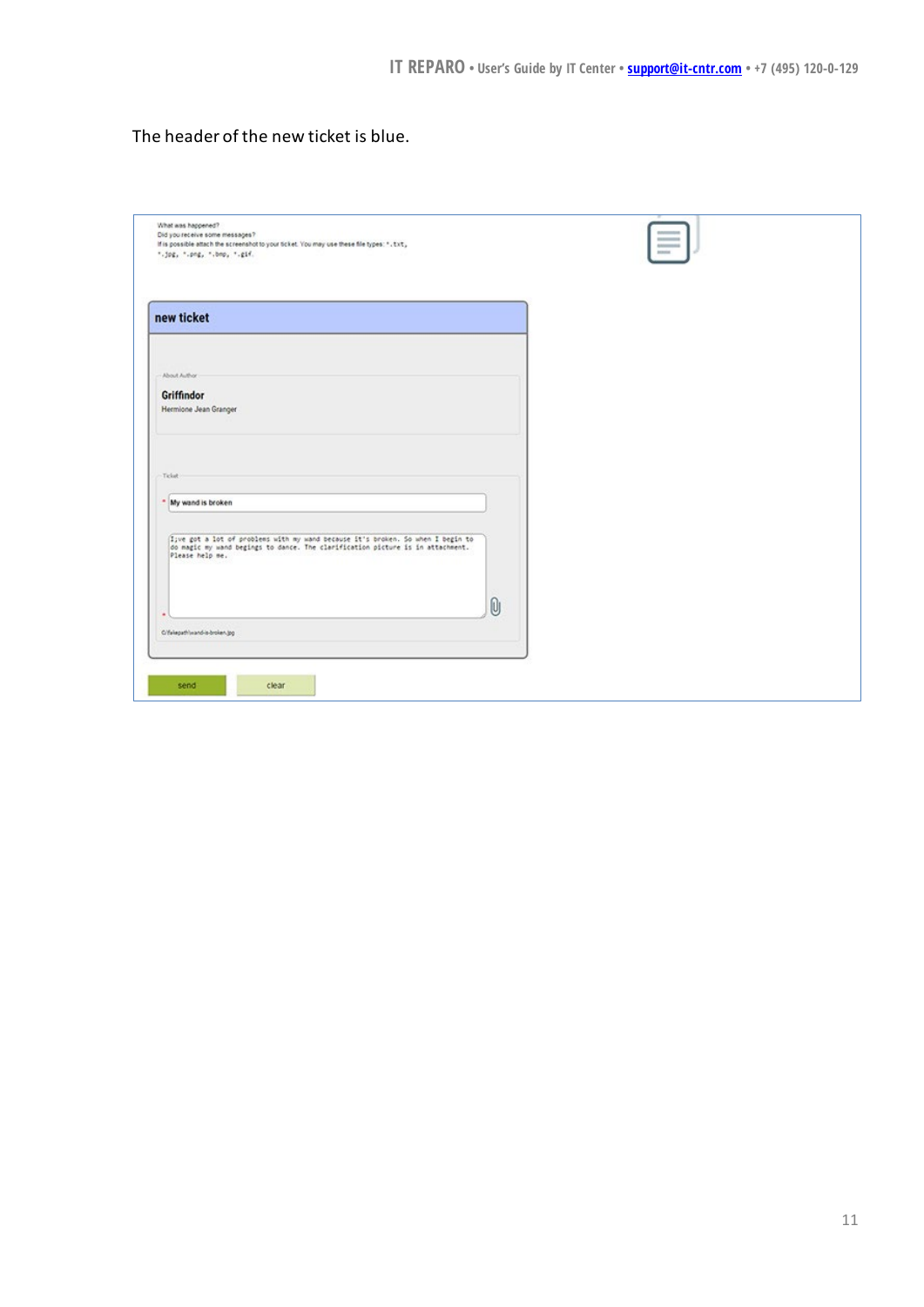If the ticket is in progress its header color is changed to orange. The header content is changed too.Now you can see IT expert name who works with your ticket and the date of it.

| <b>IT REPARO!</b><br><b>Harry Potter Help Desk</b>                                                       | phone: +7 (495) 120-0-129<br>e-mail: support@it-cntr.com<br>(U) | <b>Hermione Jean Granger</b><br>Griffindor<br>EXT                                      |
|----------------------------------------------------------------------------------------------------------|-----------------------------------------------------------------|----------------------------------------------------------------------------------------|
| ticket 166: in progress<br>by: Sveta Larina<br><b>Connect to transfer portal</b><br>06-01-2017, 14:39:06 | ticket in progress since 06-01-2017, 14:58:26,                  | $\sim$                                                                                 |
| Please make connection to Quidditch World Cup portal.                                                    |                                                                 |                                                                                        |
| Hermione Jean Granger, Griffindor                                                                        |                                                                 |                                                                                        |
|                                                                                                          |                                                                 |                                                                                        |
| 2009-2017 IT Center                                                                                      | tel.: +7 (495) 120-0-129<br>e-mail: support@it-cntr.com         | 129347; Moscow, Prokhodchikov str., 16, build 1,<br><b>Business Center «Wesendorf»</b> |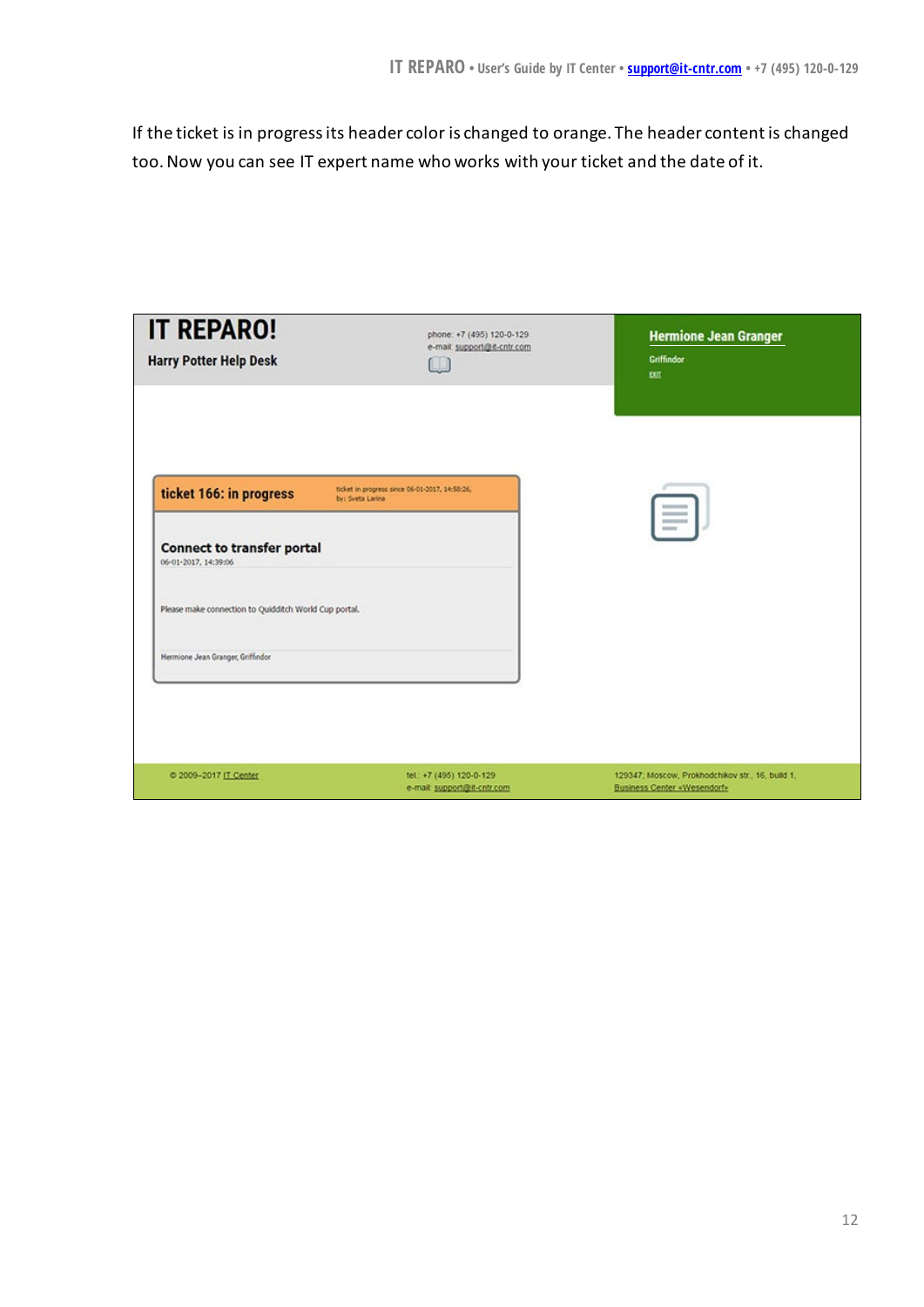The header of the execute ticket is green. After that the ticket includes another block of information with a list of activities according to the ticket, the name of IT expert who was the supervisor of it, when, what's the task time.

| I've got a lot of problems with my wand because it's broken. So when I begin to do magic my<br>wand begings to dance. The clarification picture is in attachment. Please help me.<br>broken.jpg | ticket 164: done                          | ticket in progress since 06-01-2017, 14:42:38,<br>by: Sveta Larina | $\equiv$ |
|-------------------------------------------------------------------------------------------------------------------------------------------------------------------------------------------------|-------------------------------------------|--------------------------------------------------------------------|----------|
|                                                                                                                                                                                                 | My wand is broken<br>06-01-2017, 14:28:38 |                                                                    |          |
|                                                                                                                                                                                                 | 612017142638wand-                         |                                                                    |          |
|                                                                                                                                                                                                 | Hermione Jean Granger, Griffindor         |                                                                    |          |
|                                                                                                                                                                                                 |                                           |                                                                    |          |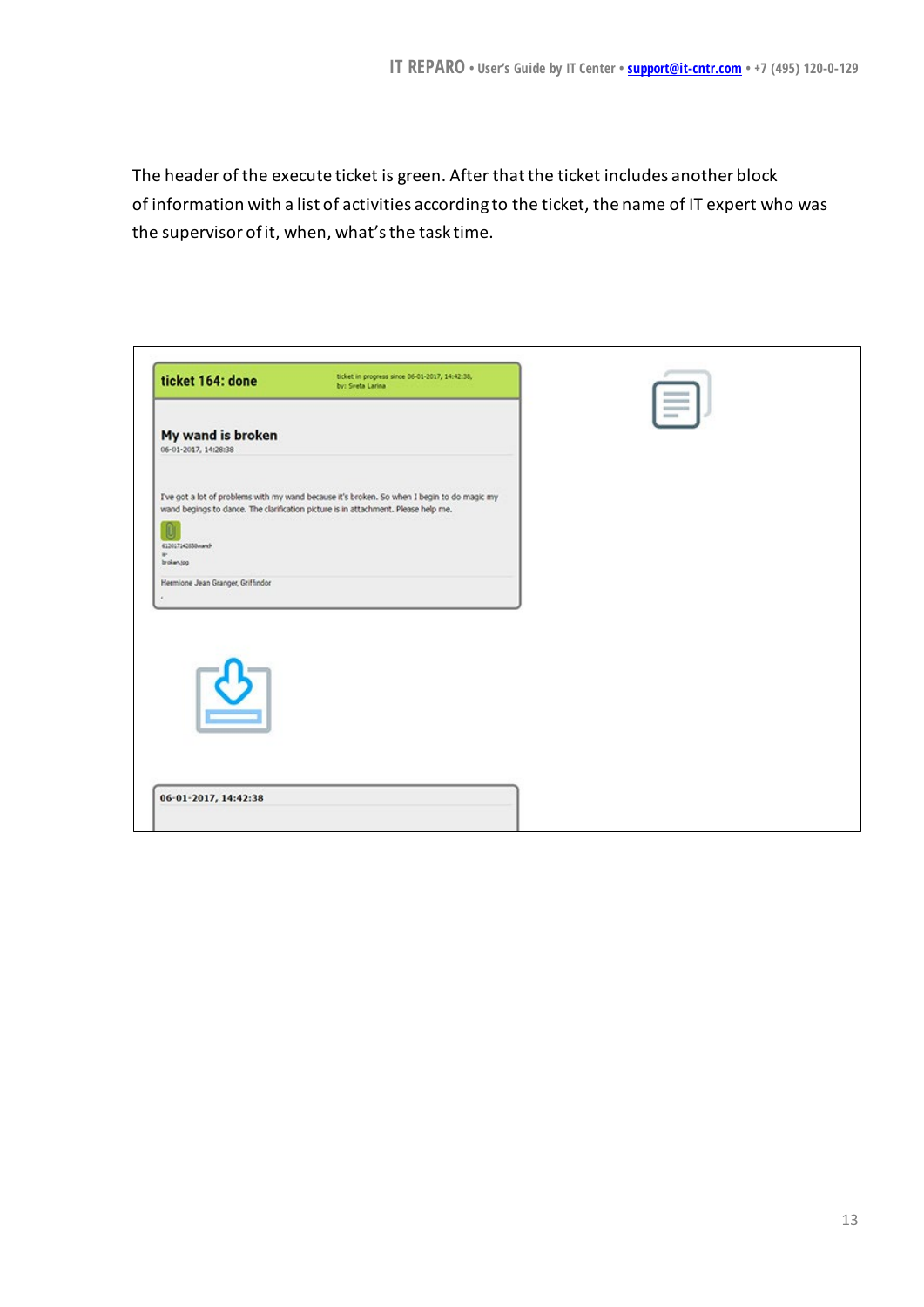To return to ticket list click the button  $\widehat{\mathbb{E}}$  at the right top corner of the ticket page.

| Single a program also be detailed primary<br>Art Sales Labour | F |
|---------------------------------------------------------------|---|
|                                                               |   |
|                                                               |   |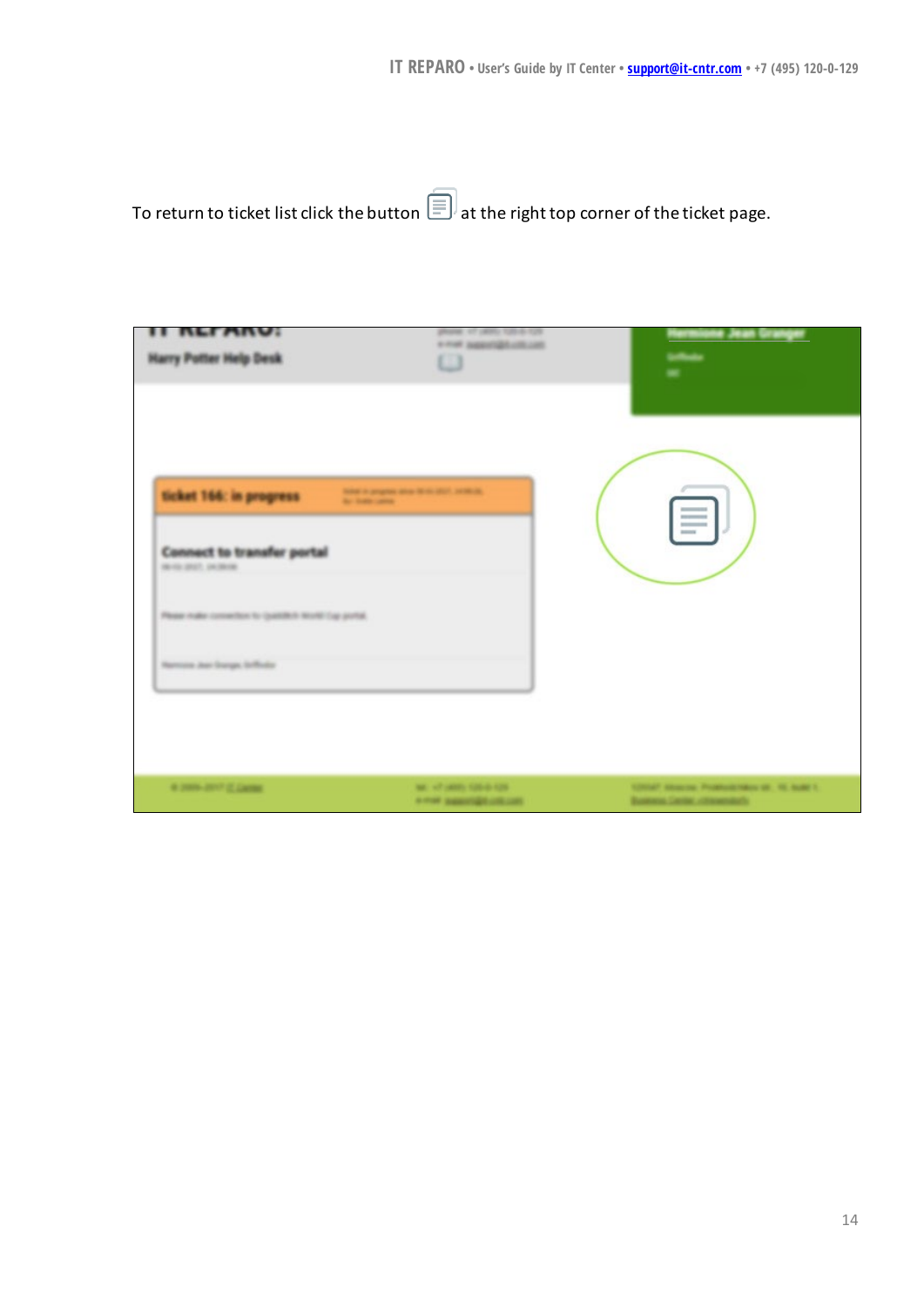#### <span id="page-14-0"></span>**New Ticket Creation**

To create the new **IT REPARO** ticket click the button at the right top corner

of ticket list page  $\Box$ .

| In War to 10, status, sale, subsets and/or will date neigh-<br>For a singlet to get the terminal able frame coalder added to it. (2010 and 15 × 2010 mps) this class<br>structure great than touch.<br><b>DESCRIPTION OF PROPERTY</b><br><b>STATE OF DESCRIPTION OF ALL AND ADDRESS</b><br><b>Contract Contract Contract</b> |                            |               | -                        |
|------------------------------------------------------------------------------------------------------------------------------------------------------------------------------------------------------------------------------------------------------------------------------------------------------------------------------|----------------------------|---------------|--------------------------|
|                                                                                                                                                                                                                                                                                                                              | <b>Notified</b>            | <b>Things</b> | $\mathbf{a}$ . Herebrook |
| B. 101 101 2017  We hook put of Credible for the page                                                                                                                                                                                                                                                                        | Harrisona Jaan Granger 17. |               | a foreigner<br>1.144133  |
| \$10.00 about 5 Connect to Insert for partial<br>۰                                                                                                                                                                                                                                                                           | merces law trange 1        |               |                          |
| <b>SEA</b> (With 2017) His sport is broken                                                                                                                                                                                                                                                                                   | Harrisona State Granger 20 |               |                          |
|                                                                                                                                                                                                                                                                                                                              |                            |               |                          |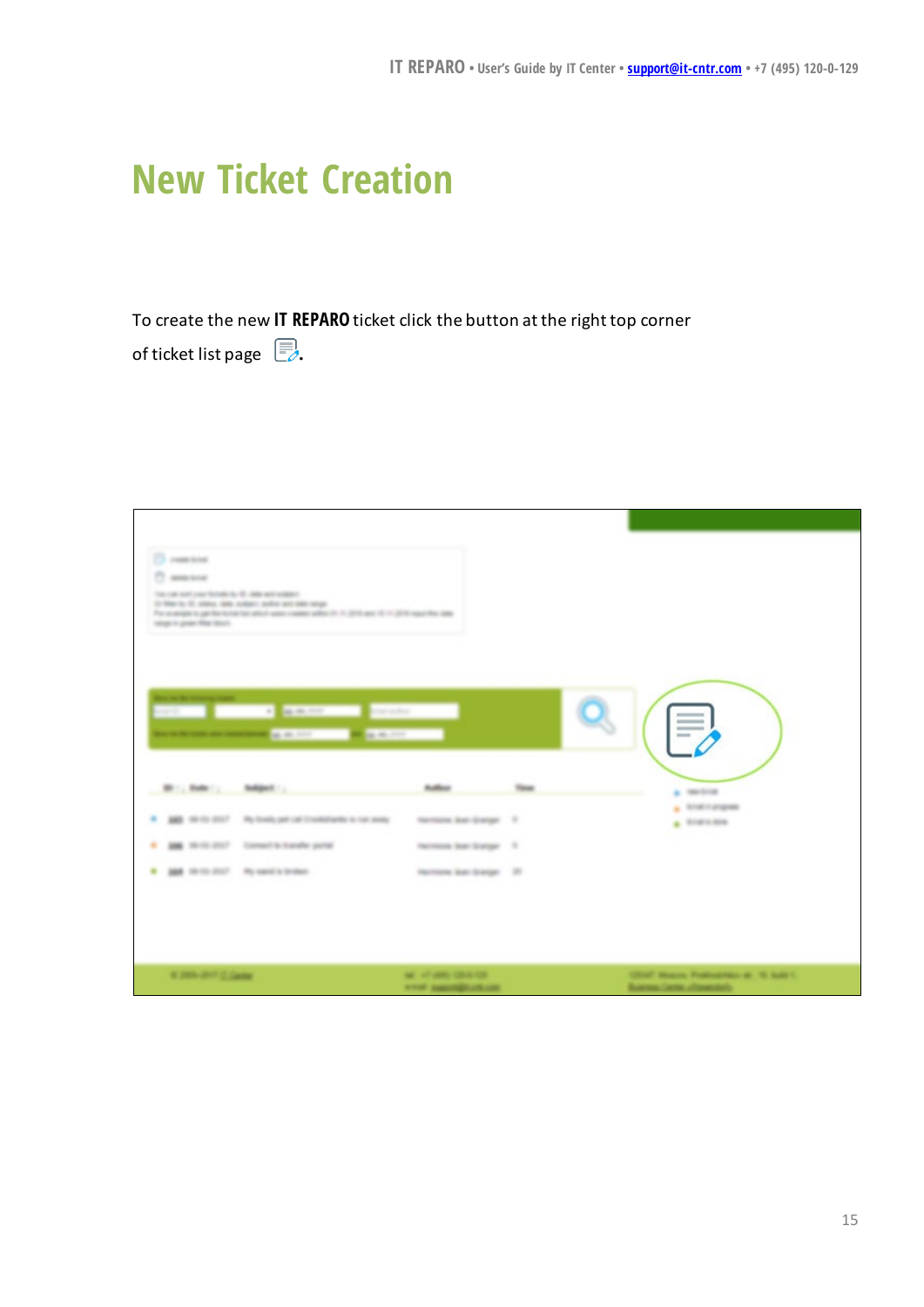Fill the fields with particulars and details as many as you can.

To specify your ticket you can attach a file (for example with screenshot of your screen) just to click the sign  $\bigcup$ . You can use these file types: text . txt and pictures . jpg, . png, . bmp, . gif.

| What was happened?<br>Did you receive some messages?<br>If is possible attach the screenshot to your ticket. You may use these file types: ". txt,<br>".jog, ".png, ".bmp, ".gif. |          | $=$ |  |
|-----------------------------------------------------------------------------------------------------------------------------------------------------------------------------------|----------|-----|--|
| new ticket                                                                                                                                                                        |          |     |  |
|                                                                                                                                                                                   |          |     |  |
| About Author                                                                                                                                                                      |          |     |  |
| Griffindor                                                                                                                                                                        |          |     |  |
| Hermione Jean Granger                                                                                                                                                             |          |     |  |
|                                                                                                                                                                                   |          |     |  |
|                                                                                                                                                                                   |          |     |  |
| Ticket                                                                                                                                                                            |          |     |  |
|                                                                                                                                                                                   |          |     |  |
| * ticket subject                                                                                                                                                                  |          |     |  |
|                                                                                                                                                                                   |          |     |  |
| Gescribe your issue with details                                                                                                                                                  |          |     |  |
|                                                                                                                                                                                   |          |     |  |
|                                                                                                                                                                                   |          |     |  |
|                                                                                                                                                                                   | $\theta$ |     |  |
|                                                                                                                                                                                   |          |     |  |
|                                                                                                                                                                                   |          |     |  |
|                                                                                                                                                                                   |          |     |  |

If the ticket is ready click the **send** button. If you want to clear the ticket informationclick the button of the same name.

Please check: the new ticket is in ticket list now and it has a number already. After a while you will receive a letter with the link to the ticket.

When the ticket will be done you will receive a letter with the ticket link too. Click the link and you will receive the particulars of your ticket process.